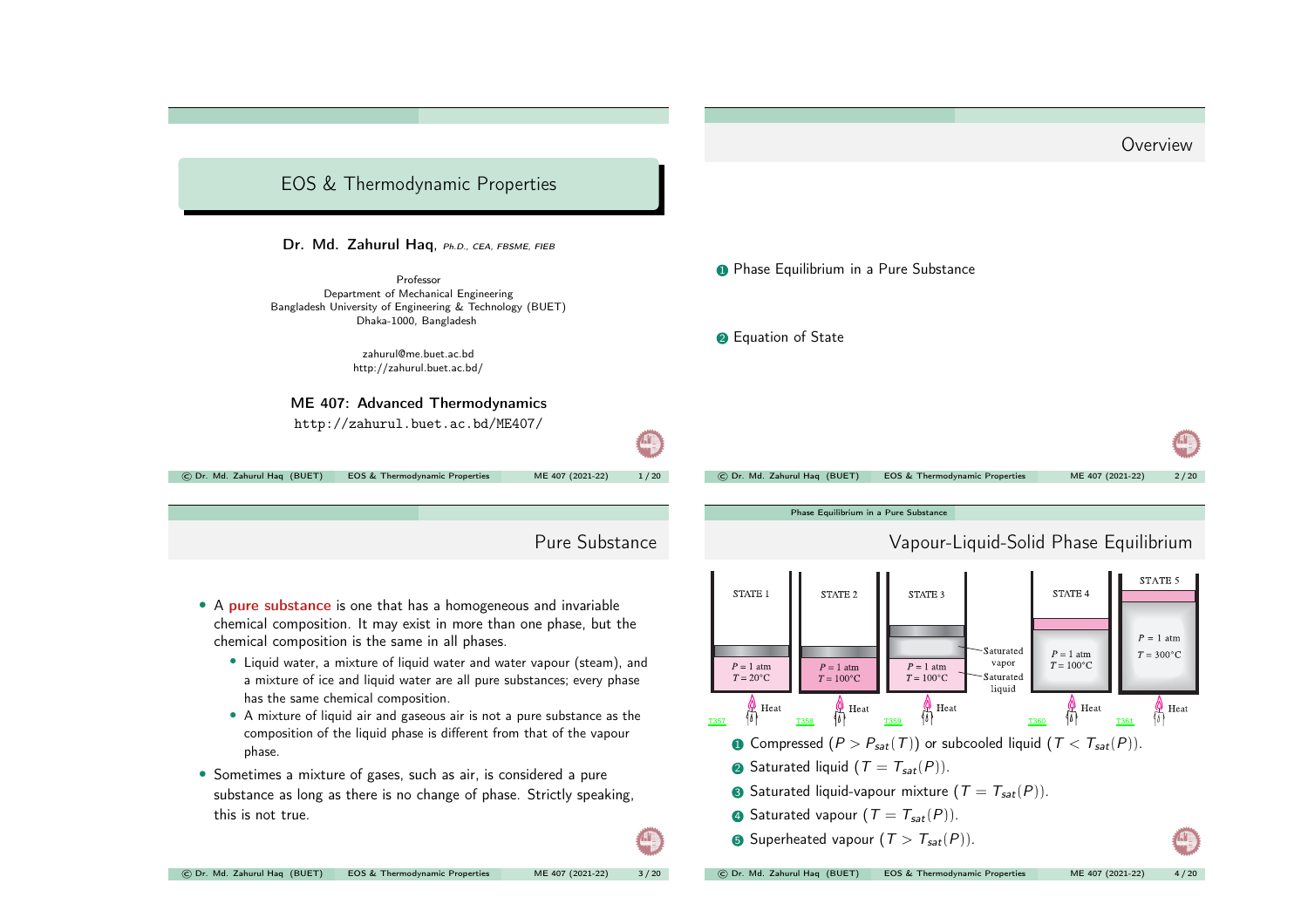## Phase [Equilibrium](#page-0-0) in <sup>a</sup> Pure Substance

- Saturation temperature,  $T_{sat}$  is the temperature at which vaporization takes place at <sup>a</sup> given pressure. This pressure is called the saturation pressure,  $P_{sat}$  for the given temperature.
- If a substance exists as liquid at  $T_{sat}$  and  $P_{sat}$  is called a saturated liquid.
- If the temperature of the liquid is lower than the saturation temperature for the existing pressure, it is called either <sup>a</sup> sub-cooled liquid (implying  $T < T_{sat}(P)$  or a compressed liquid (implying  $P > P_{sat}(P)$ ).
- When <sup>a</sup> substance exists as part liquid and part vapour at the saturation temperature, its quality,  $x$  is defined as the ratio of the mass of vapour to the total mass.
- If a substance exists as vapour at  $T_{sat}$ , it is called saturated vapour. When the vapour is at  $T > T_{sat}$ , it is said to exist as superheated **A** vapour.

© Dr. Md. Zahurul Haq (BUET) EOS & [Thermodynamic](#page-0-0) Properties ME <sup>407</sup> (2021-22) <sup>5</sup> / <sup>20</sup>





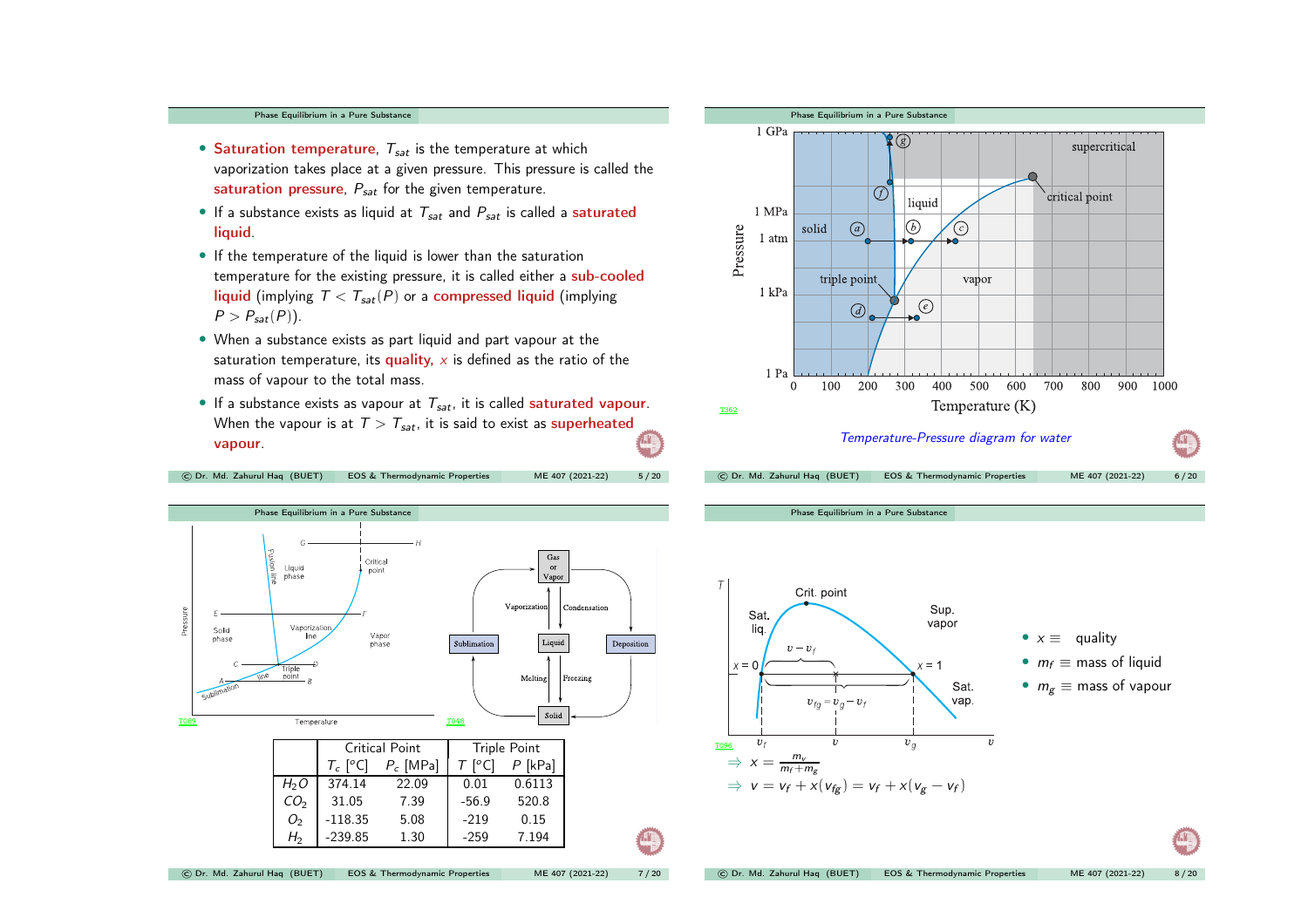Phase [Equilibrium](#page-0-0) in <sup>a</sup> Pure Substance

Phase Equilibrium: Gibb's Phase Rule

## Gibb's Phase Rule

The number of degrees of freedom within <sup>a</sup> heterogeneous mixture of pure substances is given by Gibb's phase rule as

## $f = C - P + 2$

- $f \equiv$  number of degrees of freedom
- $C \equiv$  number of components (pure substances) in the mixture
- $P \equiv$  number of phases
- A homogeneous  $(P = 1)$  pure substance  $(C = 1)$  requires  $f = 1 - 1 + 2 = 2$  intensive properties to fix its state.
- A homogeneous ( $P = 1$ ) mixture of two pure substances ( $C = 2$ ) requires  $f = 2 - 1 + 2 = 3$  intensive properties to fix its state.
- A two-phase (P = 2) pure substance  $(C = 1) \Rightarrow f = 1 2 + 2 = 1$ : Each phase requires one intensive property to fix its state & one  $\mathbb{C}$ intensive property can be varied independently.

© Dr. Md. Zahurul Haq (BUET) EOS & [Thermodynamic](#page-0-0) Properties ME <sup>407</sup> (2021-22) <sup>9</sup> / <sup>20</sup>







- At triple point of a pure substance,  $C = 1$ ,  $P = 3$ , and the number of degrees of freedom are  $f = 1 - 3 + 2 = 0$ ; i.e., there is no flexibility in the thermodynamic state & none of the properties can be varied & still keep the system at the triple point.
- At critical point, the densities of the liquid  $&$  the vapour phases become equal and, consequently, where the physical interface between the liquid & the vapour disappears.

© Dr. Md. Zahurul Haq (BUET) EOS & [Thermodynamic](#page-0-0) Properties ME <sup>407</sup> (2021-22) <sup>12</sup> / <sup>20</sup>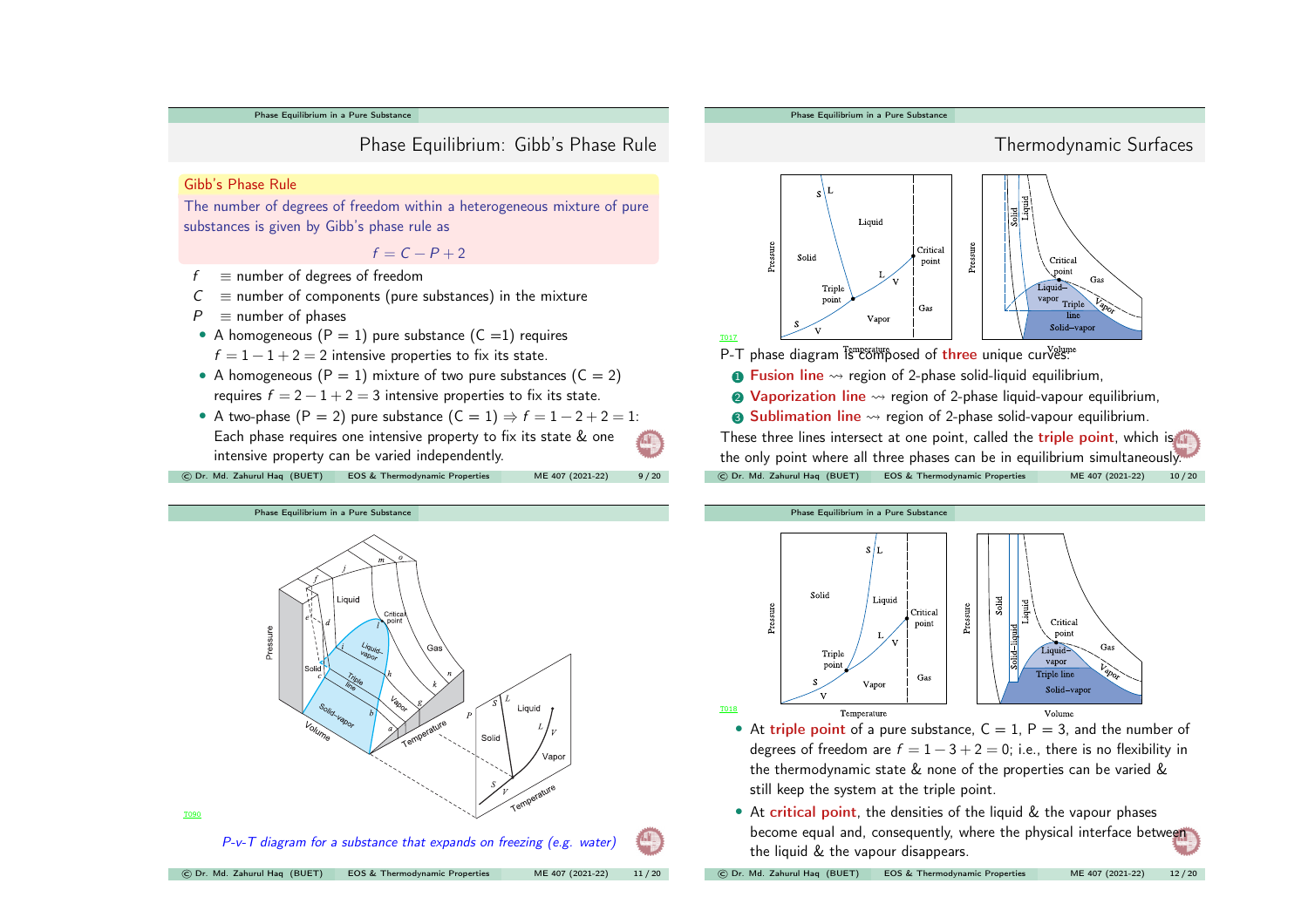<span id="page-3-0"></span>